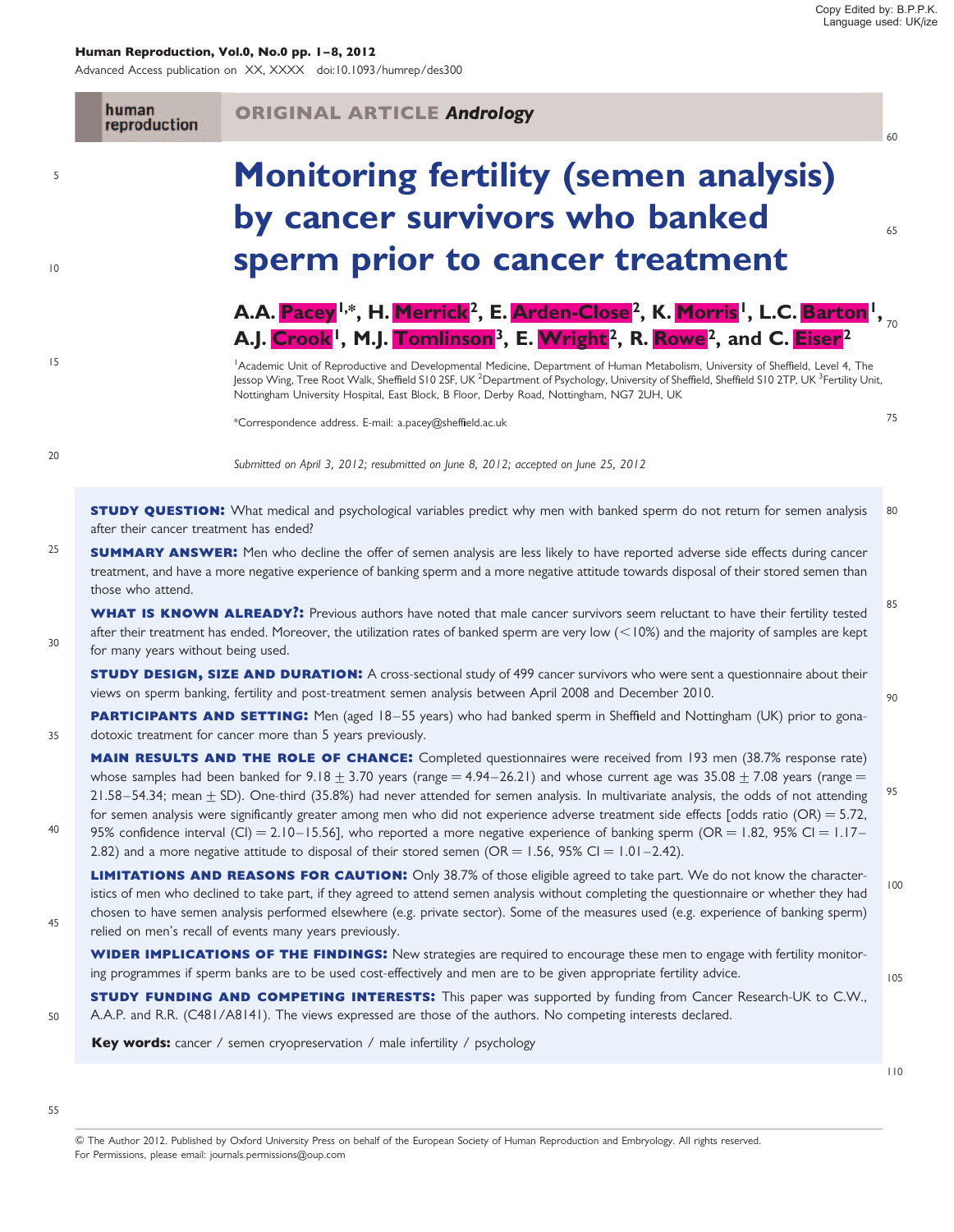Men were recruited from sperm banks located in Sheffield Teaching Hospitals NHS Foundation Trust (Jessop Wing, Tree Root Walk, Sheffield, UK) and Nottingham University Hospitals NHS Trust (Queen's Medical Centre, Derby Road, Nottingham, UK).

gonadotoxic treatment for cancer. Eligibility criteria included age (18– 55 years), no known mental health problems, and sufficient English language ability to provide written informed consent and complete questionnaires.

### Recruitment procedures

**Setting** 

In both facilities, men with banked sperm are written to regularly to invite them to attend for semen analysis, confirm or renew their consent for storage or give permission for disposal of banked samples. We included with this standard letter an information sheet and consent form, an 11-page questionnaire (see below) and a prepaid return envelope. Men were asked to return the questionnaire, regardless of whether or not they decided to attend semen analysis. The Trent Research Ethics Committee approved these procedures prior to the start of the study (Ref: 07/H0405/61). 185 190

### Information from medical and sperm bank records

Information on diagnosis, treatment regimen, attendance at oncology follow-up appointments and late effects was obtained from medical records held in oncology. Information about banked sperm (number of samples stored and their quality) was obtained from separate notes held at each sperm bank. We also collected information about the number of prior letters/appointments sent to the patient inviting him for semen analysis and the number of times he attended. Where men had attended 200 for semen analysis details of the results were also recorded. Only limited medical data could be collected for 26 patients (one patient's notes had been destroyed and notes were unavailable for 25 patients), but data from sperm bank records were obtained for all patients. 195

**Questionnaire** 

The questionnaire included the following nine sections. Multiple choice QI responses and five-point Likert rating scales with appropriate endpoints were used.

(i) Health and well-being (Ware et al[., 1995\)](#page-7-0). The SF-12v2 is a widely used and validated 12-item measure generating two summary scores: physical component summary (PCS) and mental component summary (MCS). Higher scores indicate better quality of life. 210

(ii) Current late effects and perceived vulnerability [\(Absolom](#page-7-0) et al., [2006\)](#page-7-0). This includes 17 cancer-related health problems, or 'late effects', known to occur after cancer treatment (e.g. infertility, fatigue and depres-215 sion) to assess men's views about their 'vulnerability' to late effects (range  $= 1-5$ ) with higher scores indicating greater perceived vulnerability, and total 'number of late effects' currently experienced  $(0-17)$ .

(iii) Experience of banking sperm. This scale was developed specifically for this study and includes 11 items about men's experience of banking sperm  $_{22}$ (e.g. 'I had the right amount of support from others in making this choice' and 'I am pleased I decided to bank'). Higher scores indicated a more negative experience of banking sperm.

(iv) Information about fertility. We assessed four separate aspects of men's information about their fertility. These included how many samples they recalled banking, the quality of their banked samples ('did <sup>225</sup> not have any sperm to bank', 'good enough for fertility treatment' or 'don't know'), how useful it was to know the quality of banked sperm (five-point scale from 'definitely very useful' to 'definitely not very

#### Introduction 115

Sperm banking is now a routine procedure recommended for all postpubertal males where there is a risk of long-term infertility following cancer treatment [\(European Society for Human Reproduction and Embry-](#page-7-0)

- [ology, 2004;](#page-7-0) [National Collaborating Centre for Women's and Children's](#page-7-0) [Health, 2004](#page-7-0); Lee et al., 2006; Royal College of Physicians, 2007). Although many thousands of men each year decide to bank sperm following a diagnosis of cancer, most of our knowledge is limited to technical descriptions of how sperm are frozen [\(Tomlinson and Pacey, 2003](#page-7-0)), semen quality at  $120$
- the time of banking (e.g. [Bahadur](#page-7-0) et al., 2005), case histories of pregnancies following the use of thawed sperm many years later [\(Horne](#page-7-0) et al., 2004; [Feldschuh](#page-7-0) et al., 2005) and reports on the rate of utilization of banked samples (reviewed in [Pacey and Eiser, 2011\)](#page-7-0).  $125$

In a recent review, [Pacey and Eiser \(2011\)](#page-7-0) concluded that little is known about the decisions men make concerning their banked sperm, apart from whether or not to bank sperm at the time of cancer diagnosis. 130

- In subsequent years, men must also decide whether or not to monitor fertility through regular semen analysis. Critically, for many cancer survivors, the timescale for making these decisions can extend substantially
- beyond discharge from cancer care. These survivors may not have access to oncologists or reproductive medicine specialists but have to rely on their own recall of information about fertility given at banking and the more general knowledge of primary care doctors. 135

The monitoring of fertility by men with banked sperm is of interest

- because spermatogenesis may recommence in a substantial number of patients following completion of cancer treatment ([Tomlinson and](#page-7-0) [Pacey, 2003](#page-7-0); [Bahadur](#page-7-0) et al., 2005; [Pacey, 2007](#page-7-0)). However, interviews with 19 men who had banked sperm at least 5 years previously suggested that they were often unaware that their fertility could recover ([Eiser](#page-7-0) 140
- et al.[, 2011](#page-7-0)), and that they saw no point in attending for semen analysis simply to be told that their semen quality remained poor. This may contribute to observations by healthcare professionals ([Wasserman](#page-7-0) et al., [1987](#page-7-0); [Tomlinson and Pacey, 2003;](#page-7-0) [Van Casteren](#page-7-0) et al., 2008) that men with banked sperm seem reluctant to attend for semen analysis. 145
- Suggesting men have regular semen analysis following the end of cancer treatment would seem to be good advice, since the information can facilitate their decisions about appropriate use of contraception, or where necessary referral for Assisted Conception. In addition, in countries such as the UK, fertility monitoring through semen analysis serves 150
- an important regulatory function, as men can now only keep banked samples in the longer term if 'significant or premature infertility' is demonstrated ([Human Fertilisation and Embryology Authority, 2009\)](#page-7-0). The implications are that if UK men decline to attend for semen analysis, then there is a genuine risk that their samples may be removed from storage and destroyed, even if they remain subfertile. 155

160

165

Given the need to better understand the decisions men make about monitoring their fertility after cancer treatment has ended, we conducted a cross-sectional study to quantify the percentage of men who did not accept invitations for semen analysis and to identify medical and psychological variables contributing to their decision.

### Materials and Methods

#### **Patients**

Between April 2008 and December 2010 we contacted a cohort of 499 men who had banked sperm more than 5 years previously prior to 170

205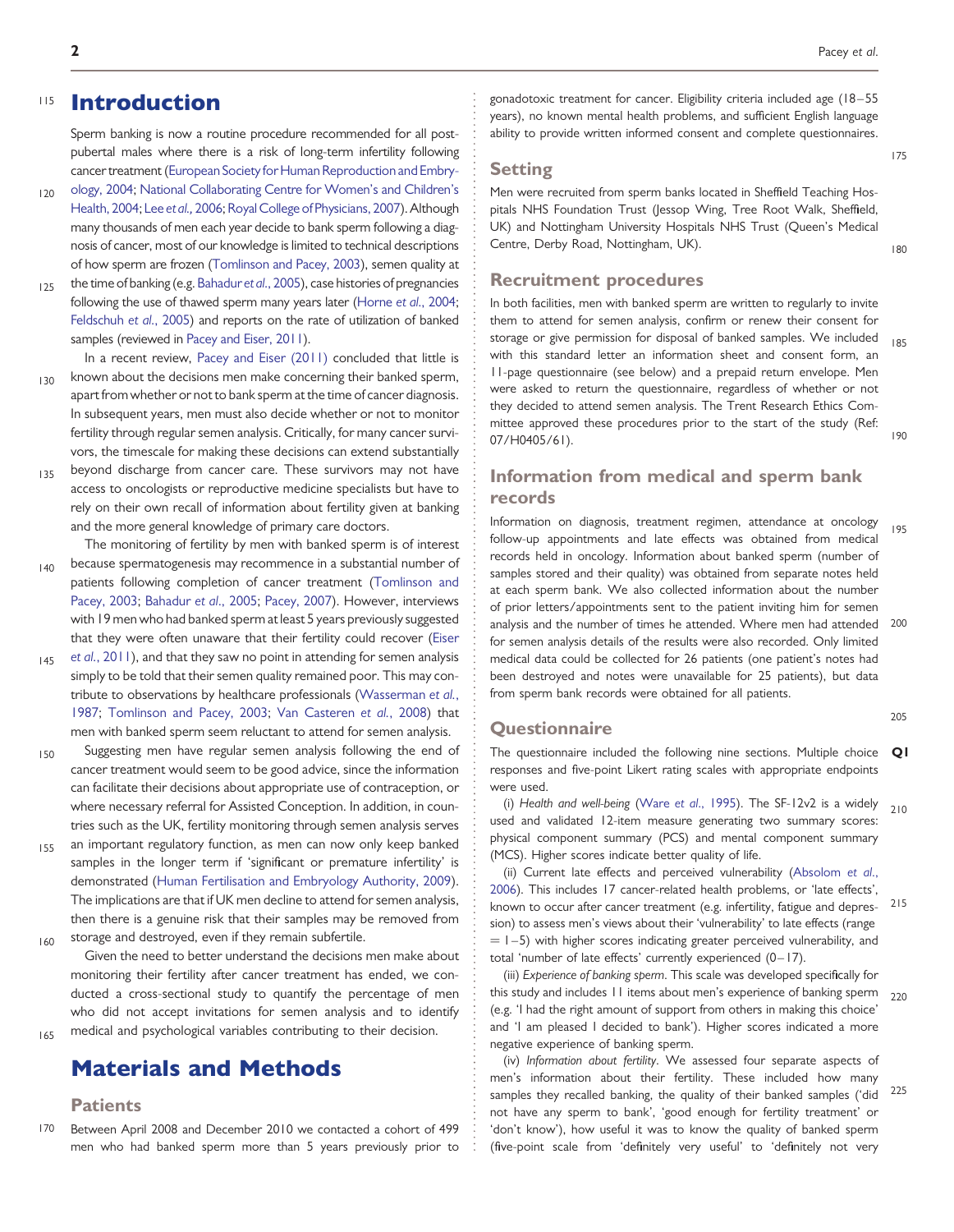useful'), and current use of contraception, and if not why (rely on partner, trying for a child, not in a relationship, fertility too low). 230

(v) Views about follow-up. This specially developed scale included seven questions regarding men's attitude to returning for semen analysis (e.g. 'I don't want to know if my fertility has recovered or not', 'I am certain my fertility has already or will recover' and 'I don't think it's worth taking time off work for this'). Higher scores indicated a more positive attitude to returning for semen analysis.

(vi) Attitude to disposal. Eight questions were used to assess men's attitudes to disposal (e.g. 'If tests showed my fertility was recovered, I would agree to disposal', 'Knowing I still had sperm banked would make me feel more confident'). Higher scores indicate a more negative attitude to disposal.

(vii) Children and parenting. Five items were used to assess men's attitude to having children in future ('How much has your experience of cancer affected your wish to have children in future', 'How much do you want to have a child in future', 'I worry that children born from banked sperm will have health problems', 'I worry that my cancer treatment

could cause health problems for any child born afterwards' and 'Before your cancer diagnosis, were you ever worried that you had fertility problems'). Men were also asked about the number of biological children conceived with their own sperm or with banked sperm in assisted conception, the number of adopted children or step-children they see regularly and the number of children conceived using donor sperm. 245 250

(viii) Demographic information. Information was collected about current age, relationship status (single/separated or partnered), age left full time education (under 18 or over 18 years of age), current employment (working or not working), ethic group (white or other) and who they live with (partner or other). This section also recorded the first four

digits of the UK postcode of their primary residence in order to calculate distance from the sperm bank. 255

#### Analysis

 $235$ 

 $240$ 

All data were double entered into SPSS version 16 and checked for accuracy. Nineteen cases had some missing data on continuous questionnaire variables. Little's Missing Completely At Random (MCAR) test ([Little,](#page-7-0) [1988](#page-7-0)) showed the pattern of missing data were not significantly related to other predictor variables ( $P = 0.48$ ). These missing values were replaced through imputation using the expectation maximization (EM) algorithm in SPSS missing value analysis [\(Tabachnick and Fidell, 2007\)](#page-7-0). All 260 265

continuous variables were standardized prior to analysis.

Independent samples t-tests and  $\chi^2$  analyses were used to examine any differences between the two recruitment sites. The relationship between non-attendance for semen analysis and demographic, medical/laboratory

and psychological variables was examined using univariate logistic regressions. The extent to which these simple relationships were independent of each other in predicting non-attendance was determined by multivariable hierarchical logistic regression analysis. 270

All naturally continuous variables were entered as predictors in logistic regression models. Following [Hosmer and Lemeshow \(2000\)](#page-7-0), we tested

for significant non-linearity in the relationship of the continuous predictors with the logit of the dependent variable. We found no evidence this assumption was violated in any analysis and there was no evidence the multiple predictor models suffered from multicollinearity. 275

#### Treatment of scales 280

Reliability analyses were conducted for all scales and were good for health and well-being (Ware et al[., 1995:](#page-7-0) the Cronbach alpha for PCS and MCS was 0.83 and 0.85, respectively); current late effects and perceived vulner-ability [\(Absolom](#page-7-0) et al., 2006: alpha  $= 0.92$  and for the scales experience of

banking sperm (alpha  $= 0.64$ ) and attitudes to disposal (alpha  $= 0.84$ ). 285

However, initial reliability for the other scales fell below that considered acceptable and further analyses were conducted.

A principal component exploratory factor analysis with varimax rotation on the items in 'Views about follow-up' resulted in a two-factor solution explaining 56.8% of the variance. We identified a scale to measure 'Importance of fertility monitoring' that included three items; 'I don't want to know if my fertility has recovered or not', 'Information about the quality of my sperm will make no difference to my behaviour' and 'I don't think it's worth taking time off work to find out about my fertility' (Cronbach's alpha  $= 0.73$ ). A second factor reflected 'Confidence in fertility recovery': 'I am certain my fertility has already or will recover' and 295 'I am confident my fertility is normal/as good as any other man of my age' (Cronbach's alpha  $= 0.93$ ).

The same procedure was conducted for the scale children and parenting (alpha  $= 0.41$ ) but no simple factor structure was identified. All five items of the 'children and parenting' scale were subsequently analysed <sub>300</sub> separately.

#### Differences between sperm banks

Both of the sperm banks in Sheffield and Nottingham were established in the mid-1980s and are similar in size and organization. Each is licensed by <sub>305</sub> the Human Fertilisation and Embryology Authority and during the study was managed alongside specialist Andrology Laboratories that undertook diagnostic procedures according to [World Health Organisation \(1999\)](#page-7-0) methods for local General Practitioners, Gynaecologists and Urologists as well as men who had banked sperm there. Both were members of the UK National External Quality Assurance Schemes in Andrology. <sup>310</sup> While some laboratory methods (e.g. the technique used to measure semen volume) and aspects of sperm bank administration (e.g. the style and content of previous letters to patients) were different between the sperm banks, they were not considered to be relevant to the study and data from both sited were combined. 315

### **Results**

Of the 499 men eligible to participate in the study, 193 (Sheffield  $=$  $114$ ; Nottingham = 79: response rate of 38.7%) consented and 320 returned completed questionnaires (Fig. [1\)](#page-3-0). The mean age  $\pm$  standard deviation was  $35.05 + 7.08$  years (range = 21.58 – 54.34) and their samples had been banked for  $9.18 \pm 3.70$  years (range = 4.94 – 26.21). Men were on average  $26.00 + 6.45$  years old (range = 14.18–42.46) at the time their samples were banked. 325

The most common diagnosis was Testicular cancer ( $n = 85: 44.0\%$ ), followed by Lymphoma ( $n = 46$ : 23.8%), Leukaemia ( $n = 28$ : 14.6%) and other cancers ( $n = 17: 8.8\%$ ). No diagnosis information was available for 17 men (8.8%). Thirty-seven (19.2%) experienced a relapse subsequent to the original diagnosis and underwent further cycles of 330 treatment [time between initial treatment and treatment for relapse was 2.15 years  $\pm$  2.08 (range  $=$  0.22 – 9.01 years)].

Treatment information was available for 159 men, of whom 54.7%  $(n = 87)$  had received chemotherapy, 15.7%  $(n = 25)$  radiotherapy and 22.6%  $(n = 36)$  a combination of both. No treatment had been 335 given to the remaining 6.9% ( $n = 11$ ) who were maintained on a surveillance protocol: of these 10 had been diagnosed with testicular cancer and one was recorded as 'other'.

Overall,  $35.8\%$  [95% confidence interval (CI) =  $28.9-42.7$ ,  $n = 69$ ] had never attended semen analysis,  $32.6\%$  (95% Cl = 25.9-39.3,  $n = 340$ 63) had attended only once and  $31.6\%$  (95% CI = 24.7–38.5,  $n = 61$ ) had attended twice or more. Attenders had returned between one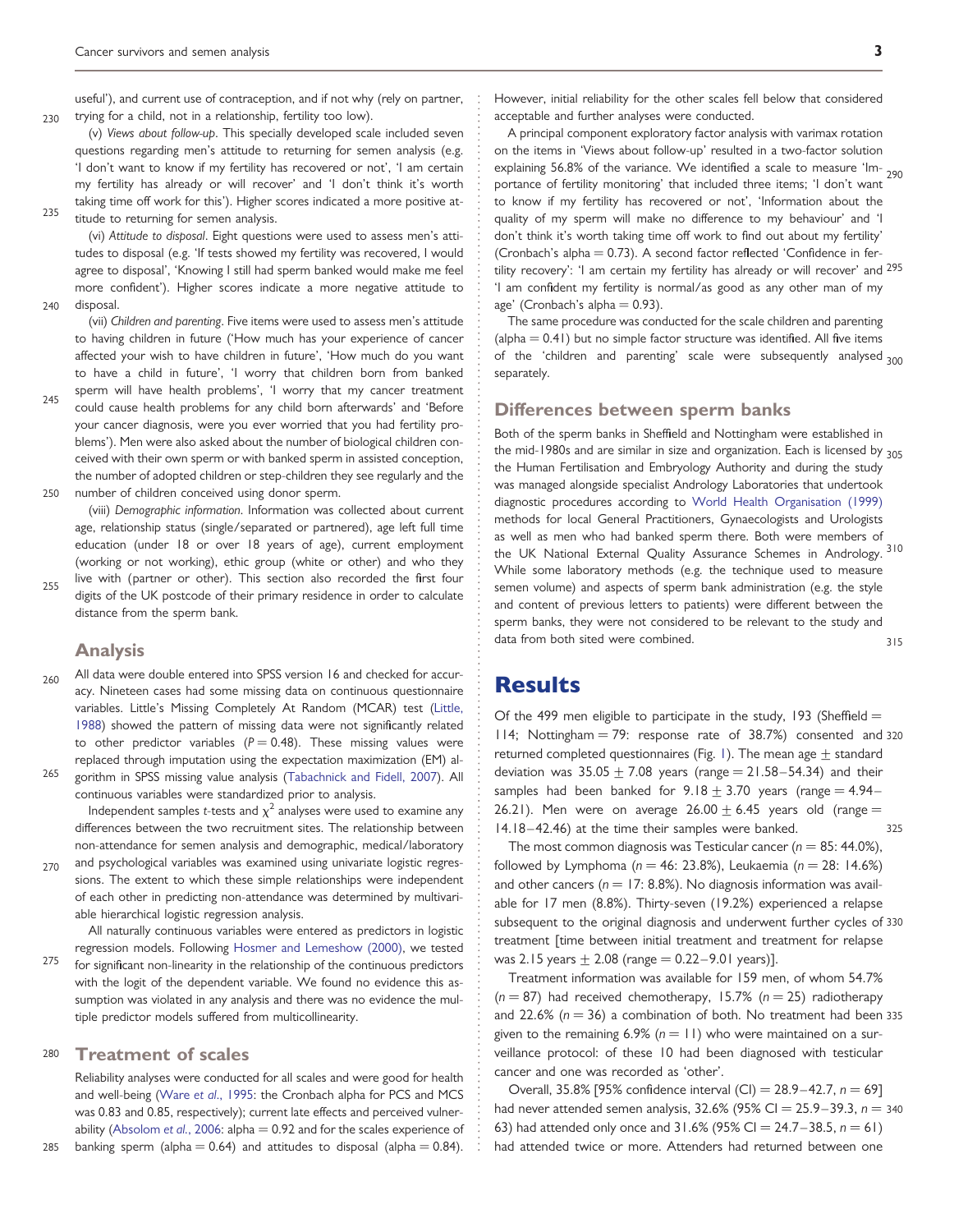<span id="page-3-0"></span>

Q4 semen analysis by participants.

and six times (mean =  $1.83 + 1.15$ ). Preliminary analysis revealed few differences between men who had attended once and those who had attended twice or more so these groups were combined (Fig. 1). Subsequent comparisons were made between 'non-attenders' ( $n = 69$ ) and 'attenders'  $(n = 124)$ . There was no significant association between non-attendance for semen analysis and oncology follow-up post-treatment  $(\chi^2(1) = 2.65; P = 0.104)$ . 360 365

recorded in their oncology notes (11.9 versus 37.6%) and had been sent significantly fewer letters of invitation to attend for semen analysis  $(3.67 + 1.74$  versus  $4.31 + 2.06$ ; Table [II\)](#page-4-0). 370

Non-attenders were significantly more likely to report a negative experience of sperm banking (1.94  $\pm$  0.47 versus 1.80  $\pm$  0.39) or knowing the quality of their banked sperm was less useful (1.84  $\pm$ 

Non-attenders were significantly more likely to report being unemployed (29 versus 16.4%, respectively) and single (30.4 versus 13.0%, respectively) compared with attenders (Table I). Nonattenders were less likely to have adverse treatment side effects

0.86 versus 1.56  $\pm$  0.74) and a more negative attitude to disposal of their stored semen (3.56  $\pm$  0.75 versus 3.27  $\pm$  0.83) than men who had attended (Table [III](#page-5-0)). 375

In a subsequent multivariate hierarchical logistic regression, the demographic, medical and psychological variables identified above were entered in three steps (Table [IV](#page-6-0)). Only three of these variables contributed uniquely to 'non-attendance'. The odds of being a nonattender were significantly greater for men who did not experienced adverse treatment side effects [odds ratio (OR) = 5.72, 95% CI = 2.10 –15.56], for men who reported a more negative experience of 380

banking sperm (OR = 1.82, 95% CI = 1.17-2.82) and men with a more negative attitude to disposal ( $OR = 1.56$ ,  $95\%$  CI =  $1.01 - 2.42$ ). 385

### **Discussion**

395

390

The first aim of this study was to determine the proportion of men who did not return for semen analysis after banking sperm following cancer treatment. Approximately one-third (35.8%) of men in our sample had declined all invitations to attend for semen analysis over the 5– 26-year period that their sperm had been banked. Previous authors (e.g. [Wasserman](#page-7-0) et al., 1987; [Tomlinson and Pacey, 2003\)](#page-7-0) have commented that cancer survivors seem reluctant to attend for semen analysis, but this has not been examined systematically. [Van](#page-7-0) [Casteren](#page-7-0) et al. (2008) noted that 61% of 557 men had not returned

Table I Univariate logistic regressions of demographic variables to identify predictors of non-attendance for semen analysis.

| Variable                                      | $n$ (%)                   | <b>OR</b><br>(95% CI)   | <b>Significance</b> |
|-----------------------------------------------|---------------------------|-------------------------|---------------------|
| Age (years)                                   |                           | 1.16<br>$(0.87 - 1.57)$ | 0.315               |
| Relationship<br>status                        |                           |                         |                     |
| Single<br>Partner (Ref)<br>Age left full time | 155 (80.7%)<br>37 (19.3%) | 2.90<br>$(1.39 - 6.04)$ | 0.005               |
| education                                     |                           |                         |                     |
| Under 18 year<br>Over 18 years<br>(Ref)       | 108 (56.2%)<br>84 (43.8%) | 0.81<br>$(0.45 - 1.47)$ | 0.484               |
| Employment                                    |                           |                         |                     |
| Not working<br>Working (Ref)                  | 40 (20.8%)<br>152 (79.2%) | 2.08<br>$(1.03 - 4.22)$ | 0.042               |
| Ethnic group                                  |                           |                         |                     |
| White<br>Other (Ref)                          | 184 (95.8%)<br>8(4.2%)    | 0.55<br>$(0.13 - 2.26)$ | 0.403               |
| Living status                                 |                           |                         |                     |
| Other<br>Partner (Ref)                        | 61(31.8%)<br>131 (67.9%)  | 0.74<br>$(0.39 - 1.38)$ | 0.339               |
| Number of<br>children                         |                           | 1.06<br>$(0.79 - 1.42)$ | 0.711               |
| Current distance<br>from sperm bank           |                           | 1.29<br>$(0.96 - 1.75)$ | 0.095               |

Significance level  $P < 0.05$  (in bold).

435

for semen analysis over an average follow-up period of 7 years (range  $= 2-23$ ), considerably higher than in our study population.

Second, we sought to identify significant predictors of nonattendance. These included being single and unemployed (Table I), but neither of these demographic variables remained significant 440 when taking into account medical and psychological variables. This was also true of the number of times men had been sent reminder letters to attend (Table [II](#page-4-0)). How useful men considered it to know the quality of banked sperm also contributed to predicting nonattendance but again not when taking into account other variables 445 that were measured (Table [III\)](#page-5-0). There was no difference between attenders and non-attenders in diagnosis or the type of treatment given.

Our multivariate analysis identified three variables that contributed uniquely to the decision men made to decline the offer of attending for 450 semen analysis. A substantial effect was seen in relation to the presence or absence of treatment side effects recorded in the oncology records. The odds of non-attending were 5.72 times greater for men who did not experience side effects compared with men who experienced them (Table [IV](#page-6-0)). It is possible that men not experiencing 455these symptoms may have felt their cancer treatment was less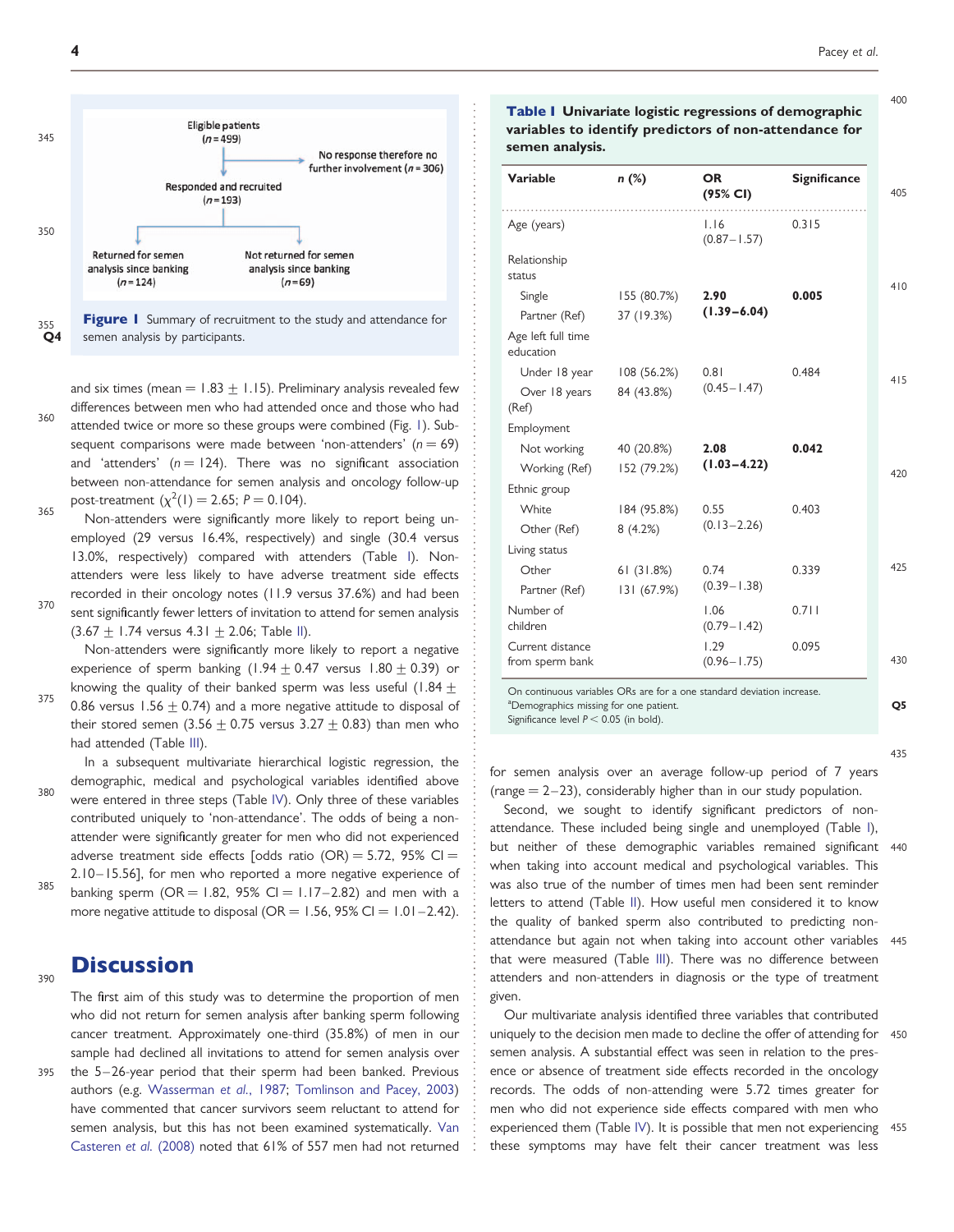<span id="page-4-0"></span>

| Variable                                        | n (%)       | OR (95% CI)          | <b>Significance</b> |
|-------------------------------------------------|-------------|----------------------|---------------------|
| (a) Oncology variables                          |             |                      |                     |
| Diagnosis                                       |             |                      |                     |
| Testicular                                      | 85 (48.3%)  | $1.15(0.62 - 2.12)$  | 0.665               |
| Other (Ref)                                     | 91 (51.7%)  |                      |                     |
| Treatment                                       |             |                      |                     |
| Chemotherapy                                    | 87 (54.7%)  | $0.57(0.16 - 2.03)$  | 0.385               |
| Radiotherapy                                    | 25 (15.7%)  | $0.94(0.23 - 3.92)$  | 0.936               |
| Combined                                        | 36 (22.6%)  | $0.53(0.13 - 2.10)$  | 0.365               |
| No treatment (Ref)                              | 11(16.9%)   |                      |                     |
| Treatment side effects                          |             |                      |                     |
| Yes                                             | 54 (32.1%)  | $5.63(2.35-3.45)$    | < 0.001             |
| No (Ref)                                        | 114 (67.9%) |                      |                     |
| Other medical conditions                        |             |                      |                     |
| Yes                                             | 32 (19.0%)  | $1.57(0.72 - 3.45)$  | 0.258               |
| No (Ref)                                        | 136 (81.0%) |                      |                     |
| Participation in clinical trial                 |             |                      |                     |
| Yes                                             | 43 (74.4%)  | $0.64$ (0.30 - 1.37) | 0.253               |
| No (Ref)                                        | 125 (25.6%) |                      |                     |
| Not attendance at oncology follow-up            |             |                      |                     |
| Yes                                             | 39 (27.3%)  | $1.91(0.89 - 4.08)$  | 0.097               |
| No (Ref)                                        | 104 (72.7%) |                      |                     |
| Late effects recorded                           |             |                      |                     |
| Yes                                             | 64 (37.9%)  | $0.61(0.31 - 1.20)$  | 0.150               |
| No (Ref)                                        | 105 (62.1%) |                      |                     |
| (b) Andrology variables                         |             |                      |                     |
| Number of samples banked                        |             | $1.30(0.95 - 1.77)$  | 0.104               |
| Time banked (years)                             |             | $1.06(0.98 - 1.15)$  | 0.157               |
| Prebanking semen quality (motile concentration) |             | $1.00(0.99 - 1.01)$  | 0.997               |
| Number of invitations for semen analysis        |             | $0.84(0.71 - 0.99)$  | 0.033               |

# Table II Univariate logistic regressions of (a) oncology and (b) andrology variables to identify predictors of

495

500

'damaging' and therefore assumed their fertility was less likely to be affected. However, there was no difference between attenders and non-attenders in terms of any late effects men reported either now or in terms of their perception of their future vulnerability (Table II).

In addition to treatment-related side effects, men's initial 'experience of banking sperm' was also associated with attendance, with those reporting a more negative experience more likely to be subsequent non-attenders. This measure included 11 items to assess experi-

- ence, but it was not possible with the current data to identify exactly which aspects of the process coloured attendance. However, data from an interview study (Eiser [et al.,](#page-7-0) 2011) suggest that men view sperm banking as just part of their oncology journey, accepting the oncologist's advice and keeping appointments at the sperm bank in 505
- the same way that they keep appointments for other aspects of their treatment care plan, such as blood tests and scans. A negative experience recorded in this scale may therefore reflect more than what happened within the confines of the Sperm Bank, but include 510

other aspects of how the process was managed within the oncology team. [Crawshaw](#page-7-0) et al. (2008) highlighted some of the other difficulties 555 young men can experience, including practical difficulties to do with transport, or pressures from family members. If these findings are replicated, the implications are that initial negative experience of banking sperm or general oncological care may jeopardize the probability of a patient returning for semen analysis in the future. 560

Finally, men with more negative attitudes to disposal were less likely to attend for semen analysis. This may suggest that men are aware that one of the purposes of semen analysis is to consider the options regarding disposal. In previous work, we have found that men are often reluctant to agree to disposal even when they have no wish 565 for children, in part because they see stored semen as a protection against future disease recurrence (Eiser et al.[, 2011\)](#page-7-0). We suggest that men's reluctance to attend is a strategy they adopt to ensure they are put under no pressure to dispose. In fact, given the current requirements of the [Human Fertilisation and Embryology Authority](#page-7-0) 570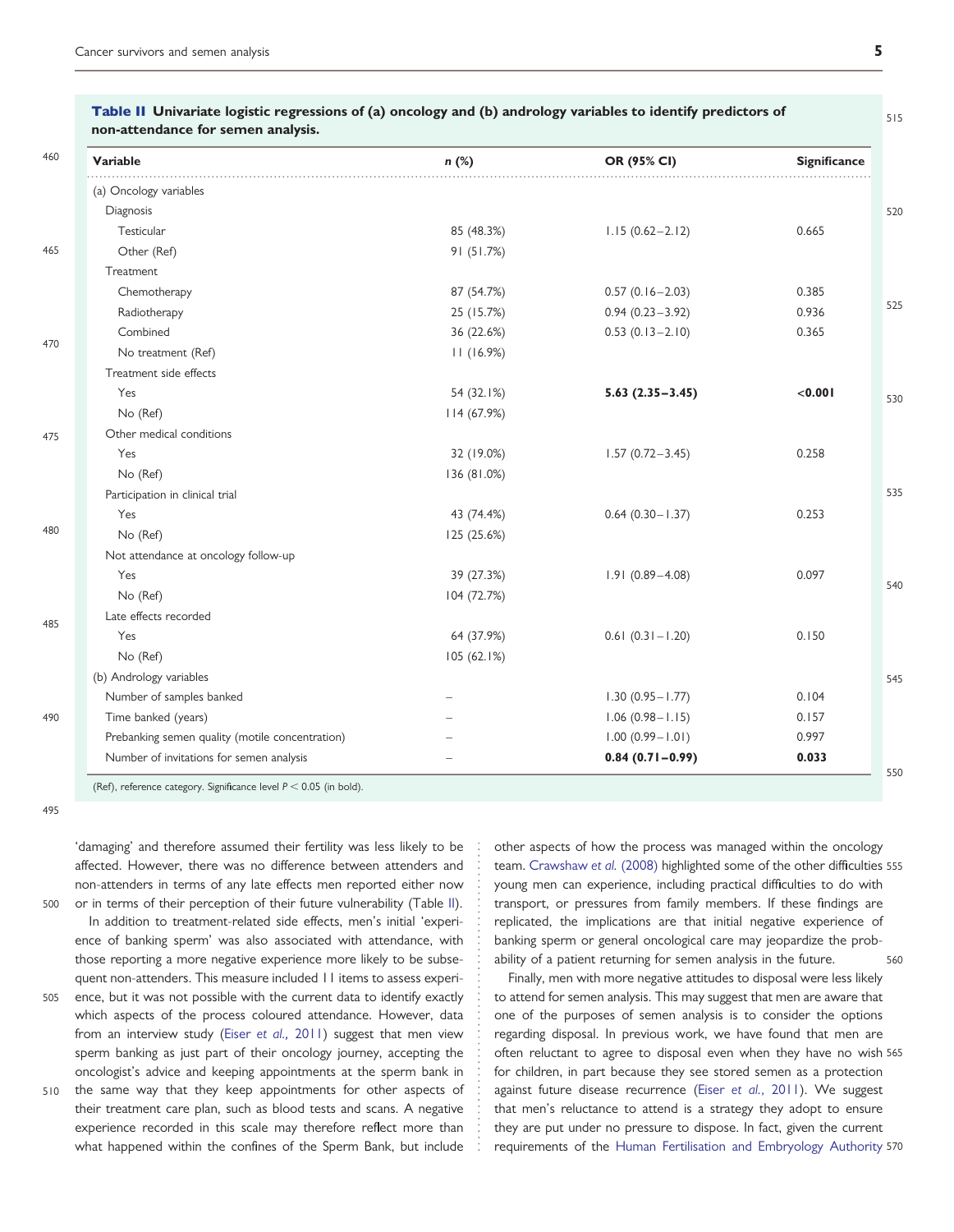<span id="page-5-0"></span>

| Variable                                                        | OR (95% CI)         | Significance |  |
|-----------------------------------------------------------------|---------------------|--------------|--|
| Health and well-being                                           |                     |              |  |
| <b>PCS</b>                                                      | $1.00(0.96 - 1.03)$ | 0.857        |  |
| <b>MCS</b>                                                      | $1.01(0.98 - 1.04)$ | 0.569        |  |
| Current late effects and perceived vulnerability                |                     |              |  |
| Perceived vulnerability                                         | $1.05(0.78 - 1.42)$ | 0.733        |  |
| Total cancer problems                                           | $0.77(0.55 - 1.08)$ | 0.131        |  |
| Experience of banking sperm                                     | $1.39(1.03 - 1.88)$ | 0.032        |  |
| Information about fertility                                     |                     |              |  |
| Quality of banked sperm <sup>a</sup>                            |                     |              |  |
| Good enough for fertility treatment                             | $0.65(0.34 - 1.22)$ | 0.179        |  |
| Do not know (Ref)                                               |                     |              |  |
| Usefulness of knowing quality of banked sperm                   | $1.41(1.04 - 1.90)$ | 0.025        |  |
| Use of contraception <sup>a</sup>                               |                     |              |  |
| Never                                                           | $0.65(0.31 - 1.37)$ | 0.254        |  |
| Sometimes                                                       | $0.61(0.25 - 1.49)$ | 0.280        |  |
| All the time (Ref)                                              |                     |              |  |
| Views to follow-up                                              |                     |              |  |
| Confidence in fertility recovery                                | $0.89(0.67 - 1.20)$ | 0.456        |  |
| Importance of fertility monitoring                              | $0.99(0.74 - 1.34)$ | 0.994        |  |
| Attitude to disposal                                            | $1.47(1.06 - 2.03)$ | 0.020        |  |
| Children and parenting                                          |                     |              |  |
| Influence of cancer on wish for children in the future          | $1.06(0.78 - 1.42)$ | 0.726        |  |
| Want for children in the future                                 | $0.91(0.68 - 1.21)$ | 0.506        |  |
| Worry of health problems for future children using banked sperm | $1.11(0.82 - 1.49)$ | 0.508        |  |
| Worry of health problems for future children from cancer        | $1.10(0.82 - 1.48)$ | 0.525        |  |
| Concerns about fertility before cancer                          | $1.11(0.83 - 1.48)$ | 0.488        |  |

<sup>a</sup>Categorical predictor variables. Significance level  $P < 0.05$  (in bold).

605

- [\(2009\)](#page-7-0), it is now more likely that those who do not attend, and therefore cannot demonstrate on-going infertility, may find their samples have been disposed after the initial 10 year consent period has elapsed. 610
- It is interesting to consider those variables that were unrelated to whether or not men return for semen analysis. These include demographic variables such as age, number of biological children and level of education as well as oncology variables such as diagnosis, treatment and attendance at oncology follow-up. The fact that there was no relationship between non-attendance for semen analysis and oncology 615
- follow-up post-treatment suggests that our results do not simply reflect a general reluctance in these men to attend medical appointments. 620

There are considerable challenges in work of this kind, not least the difficulty of engaging men in the research process. Only 38.7% of those

eligible agreed to take part. Similar reluctance of men to take part in studies concerned with fertility ([Stewart](#page-7-0) et al., 2009) or postvasectomy testing schedules ([Chawla](#page-7-0) et al., 2004) has been described. 625

This may be related to the general stereotype that men seem reluctant to be involved in health care decisions [\(Kraemer, 2000\)](#page-7-0). We do not know the characteristics of men who declined to take part and whether or not they agreed to attend semen analysis without com- 670 pleting the questionnaire, nor do we know if any of them chose to have semen analysis performed elsewhere (e.g. private sector). This has implications beyond the interpretation of our study, since healthcare policy and advice given to patients about the prospect of recovering spermatogenesis is informed from audits which do not take into 675 account the fact that not all men with banked sperm may have been tested (cf. [Bahadur](#page-7-0) et al., 2005). We cannot conclude that men did not attend for semen analysis because they had fathered more children (and therefore knew they were fertile) because there was no difference in family size between attenders and non-attenders (Table [I](#page-3-0)). 680

Second, some of the measures used in this study (e.g. experience of banking sperm) relied on men's recall of events many years previously. We know that cancer patients typically have a great deal of information to remember, much of which (40-80%) is forgotten immediately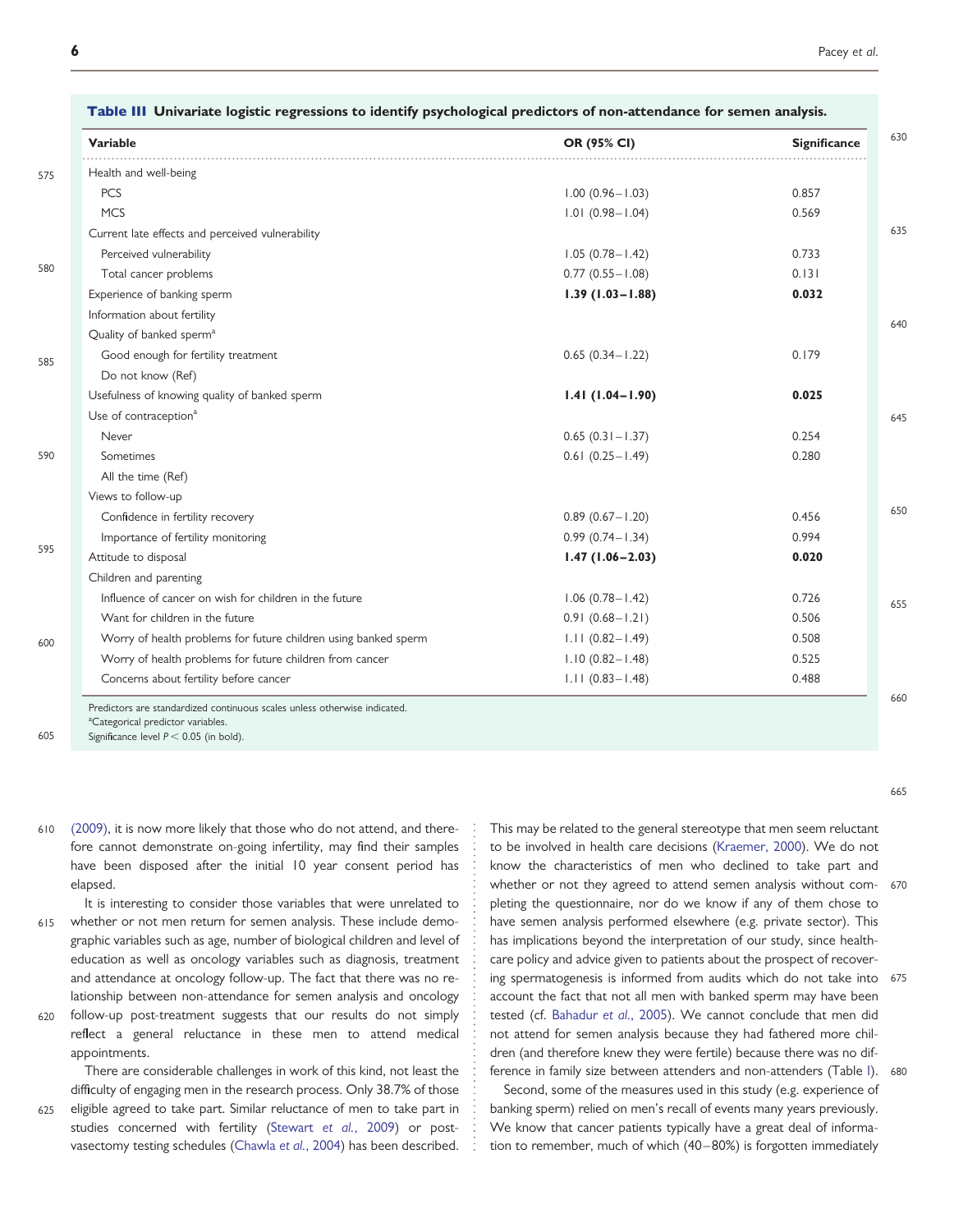<span id="page-6-0"></span>

| Table IV Multivariate hierarchical logistic regression of demographic, medical and psychological variables predicting |  |
|-----------------------------------------------------------------------------------------------------------------------|--|
| non-attendance for semen analysis (OR and 95% CIs are shown).                                                         |  |

| Variable                                             | Demographic<br>$(R^2 = 0.06$ (Nagelkerke)) |                     | Demographic + medical<br>$(R^2 = 0.21$ (Nagelkerke)) |                     | Demographic +<br>medical + psychological<br>$(R^2 = 0.30$ (Nagelkerke)) |                     |
|------------------------------------------------------|--------------------------------------------|---------------------|------------------------------------------------------|---------------------|-------------------------------------------------------------------------|---------------------|
|                                                      | OR (95% CI)                                | <b>Significance</b> | <b>OR (95%CI)</b>                                    | <b>Significance</b> | OR (95% CI)                                                             | <b>Significance</b> |
| Relationship<br>status (single) $a$                  | $2.27(0.97 - 5.34)$                        | 0.060               | $1.86(0.75 - 4.62)$                                  | 0.181               | $1.77(0.68 - 4.59)$                                                     | 0.240               |
| <b>Employment Status</b><br>(not working) $^{\rm a}$ | $1.73(0.77 - 3.92)$                        | 0.186               | $1.74(0.73 - 4.14)$                                  | 0.209               | $1.25(0.49 - 3.18)$                                                     | 0.641               |
| No treatment side<br>effects <sup>a</sup>            |                                            |                     | $5.83(2.27 - 14.96)$                                 | < 0.001             | $5.72(2.10 - 15.56)$                                                    | 0.001               |
| Number of contacts<br>(laboratory to patient)        |                                            |                     | $0.81(0.56 - 1.16)$                                  | 0.251               | $0.70(0.47 - 1.05)$                                                     | 0.083               |
| Experience of banking<br>sperm                       |                                            |                     |                                                      |                     | $1.82$ (1.17-2.82)                                                      | 0.007               |
| Attitudes to disposal                                |                                            |                     |                                                      |                     | $1.56(1.01 - 2.42)$                                                     | 0.048               |
| Usefulness of knowing<br>quality of banked sperm     |                                            |                     |                                                      |                     | $1.21(0.79 - 1.86)$                                                     | 0.373               |

Predictors are standardized continuous scales unless otherwise indicated. <sup>a</sup>Categorical predictor variables (for reference groups, see [Tables I](#page-3-0) and [III\)](#page-5-0). Significance level  $P < 0.05$  (in bold).

710

and half recalled incorrectly ([Kessels, 2003\)](#page-7-0). If the same is true of men's recall of events that took place at the time of sperm banking, then we need to interpret these results with caution.

- Although our findings suggest attendance for semen analysis was better than found in some earlier work (e.g. [Van Casteren](#page-7-0) et al., [2008](#page-7-0)) attendance is still considerably below optimal. Our distinction between attenders and non-attenders was based on attendance at least once, but as all those involved in this study were relatively long-715
- term survivors it means the majority had missed some appointments. The challenge of encouraging attendance is considerable in that after a decade many men have been discharged from oncology follow-up and may recall little of the information given to them when they first banked sperm (Eiser et al.[, 2011](#page-7-0)). In these circumstances, it is interest-720
- ing to consider what men themselves gain from undergoing semen analysis. 725

We suggest that men may perceive there are few tangible benefits in attending for semen analysis. Attendance can bring to mind previous negative experiences around time of diagnosis, and raise questions

about ongoing infertility that challenge self-esteem (Eiser [et al.](#page-7-0), [2011](#page-7-0)) and precipitate discussion about unwanted disposal. It is also easy to identify barriers to attendance including the need to ask for time off work. 730

Timely letters from the sperm bank may encourage attendance, but it is important to include clear information about possible benefits (e.g. access to assisted conception or information about changes to fertility). Framing information in terms of these benefits rather than focusing on disposal may contribute to improved attendance. Given the current UK Legislation that banked sperm can only be stored beyond 10 years if there is evidence of 'significant or premature infer-735 740

tility' ([Human Fertilisation and Embryology Authority, 2009](#page-7-0)), it is

essential that men become better informed about the rationale underlying semen analysis. Our study suggests that this may involve correct-770 ing assumptions about the possible recovery of fertility after cancer treatment, and emphasizing the unlikely relationship between cancer treatment side effects and subsequent infertility.

### Acknowledgements

The authors would like to thank Debbie Saxton (Sheffield) and Tracey Kohut (Nottingham) for their help with the recruitment procedures.

### Authors' roles

A.A.P. and C.E. designed the study and were equally responsible for the conception and drafting of the paper. R.R. was responsible for the statistical analysis along with H.M. and E.W.; K.M., L.C.B., <sub>785</sub> A.J.C., E.A.-C. and M.J.T. undertook patient recruitment and the collection of medical data.

## Funding

This paper was supported by funding from Cancer Research-UK to C.E., A.A.P. and R.R. (C481/A8141). The views expressed are Q2 those of the authors.

## Conflict of interest

None declared. **Q3** 

765

775

780